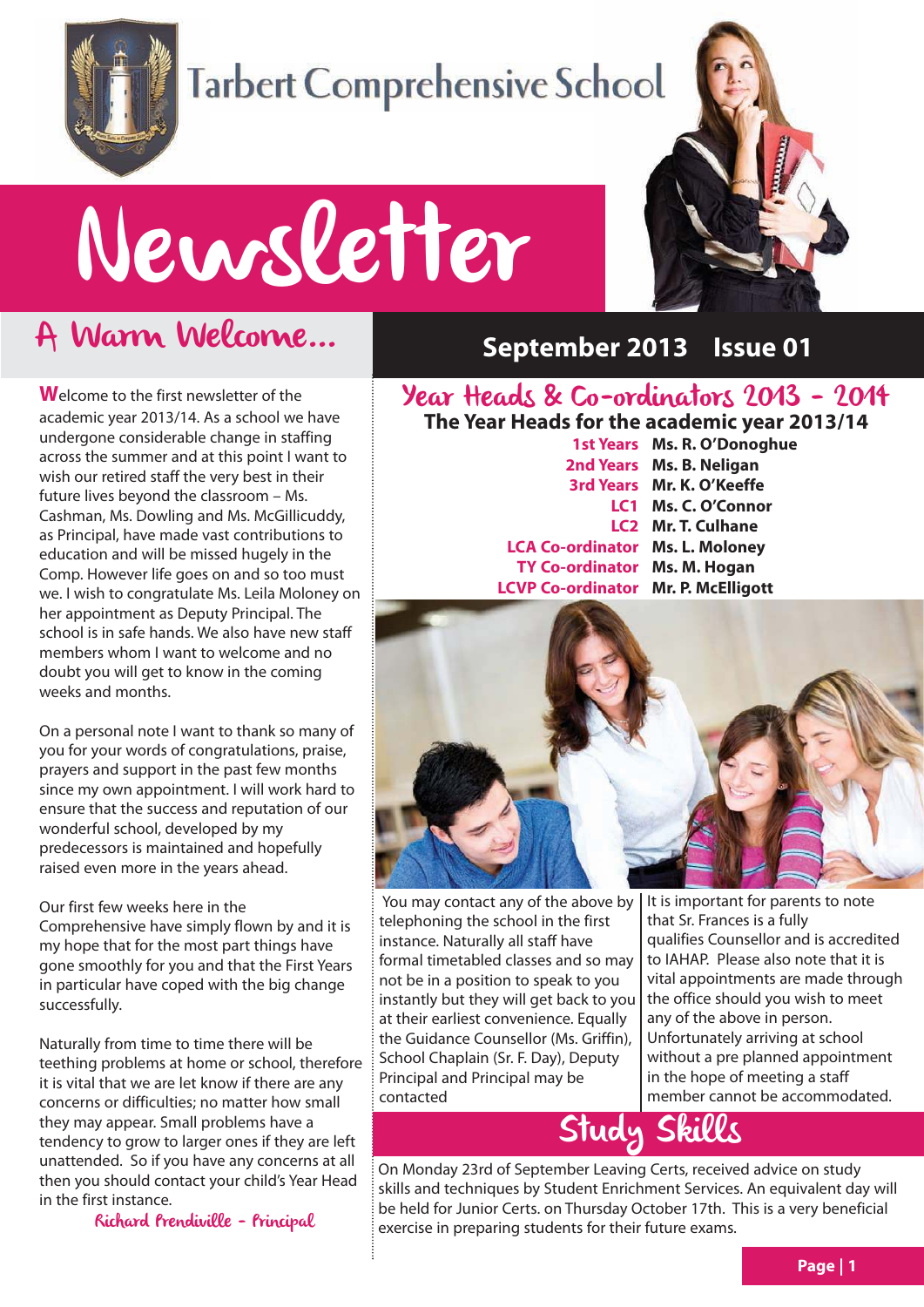# School Website

The school has re-launched its new web page. Please visit **www.tarbertcomprehensive.ie** for up to date information on school news and events. Other useful information such as the school calendar and educational links can be found there.

I want to take this opportunity to sincerely thank Mr. Tom Moore of Janus Design, a parent of the school, for donating his time free of charge to design the page. I encourage you all to look at it in the coming days.



# School Uniform

Some pupils may be careless with school jumpers, ties, jackets/tops by losing them or misplacing them. Equally parts of the uniform often get mixed up in PE classes.

Can I encourage students / parents to label parts of the uniform wherever possible as this will reduce the significant cost in replacing such items.

Parents are also reminded that the school crested polo shirt is a compulsory component of our school uniform for PE classes.

### School Calendar/Parent Teacher Meetings

**LC2/LCA2** 

**3rd Year** 

**2nd Year**

**1st Year** 

**LC1/LCA1/TY**

**Tuesday 15th October 2013**

**Thursday 7th November 2013**

**Monday 9th December 2013**

**Tuesday 14th January 2014**

**Thursday 23rd January 2014**

The school calendar 13/14 is available to view on the school website. The calendar includes holidays, other school closures and important dates to remember.

My advice is to print it off and keep it nearby. The following however are dates for Parent Teacher Meetings.

All meetings run from **4.15pm** to **6.45 pm.** Parents are asked to arrive no later than **5.45pm** so as to be assured in meeting your child's teachers.

# Texting Service...

**As you are aware the school operates a mobile phone texting service to parents/guardians of students in order to convey important messages or reminders. If it is a case that you change your mobile number or feel you are not receiving such messages then please contact the school office and we will rectify the problem.**



# Parental Procedures...

Parents are reminded that should they wish to collect their son/daughter from the school they must do so in person from the main office and sign them out. This policy is equally true for parents of students from Tarbert village. This procedure is designed as part of our Child Protection Policy and though a little effort is required, it is in everyone's best interest to ensure the policy is complied with.

Parents are also reminded that it is school policy for students to turn off their mobile phones completely on entering the school grounds. Phones must remain off (not silent) all day until leaving the school. Theft of mobile phones occurs rarely but when it does happen we make every effort to locate them. However, ultimately, we cannot accept any responsibility for mobiles lost or stolen during the course of the school day. In fact your child is simply better off leaving the phone at home entirely. The policy can be viewed in full in your child's journal.

Under no circumstances should students contact parents or vice versa by mobile phone. If necessary all critical messages can be routed through the secretary's office. It is equally unacceptable for students to text parents if they are ill. The school has procedures for dealing with illness that your son/daughter is aware of and this should be reinforced to them. Your cooperation is therefore vital in this regard.

# 1st Year Parents Meeting

#### **All parents of 1st Year students are invited to attend a meeting in the school on Monday October 7th at 7pm.**

The meeting is designed to give parents guidance on option choices following sampling for 1st Years, explain pastoral school structures in place to assist 1st Years. You attendance is advised.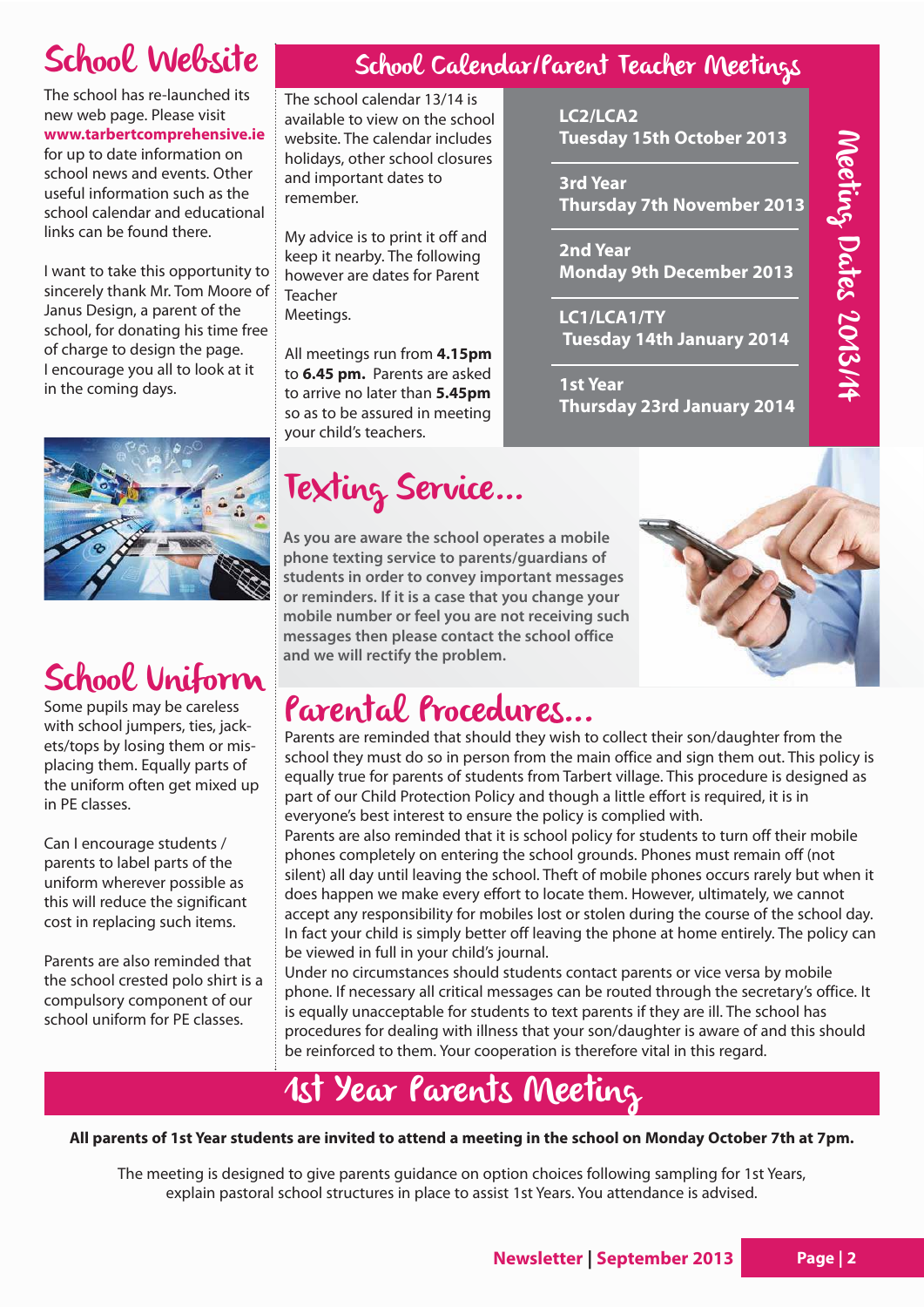# Literacy and Numeracy Strategy

**L**iteracy and Numeracy for Learning and Life is the national strategy to improve literacy and numeracy standards among children and young people in the Irish education system. This strategy seeks to address significant concerns about how well our young people are developing the Literacy and Numeracy (L&N) skills that they will need for the rest of their lives.

Traditionally we have thought about **literacy** as the skills of reading and writing; but today our understanding of literacy encompasses much **to read, understand and critically appreciate** improving your child's overall performance. **various forms of communication including spoken language, printed text, broadcast media, and digital media.**

**Numeracy** is not limited to the ability to use numbers, to add, subtract, multiply and divide. **Numeracy encompasses the ability to use mathematical understanding and skills to solve problems and meet the demands of day-to-day living.** To have this ability, a young person needs to be able to think and communicate quantitatively, to make sense of data, to have a spatial awareness, to understand patterns and sequences, and to recognise situations where mathematical reasoning can be applied to solve problems.

L&N skills development are not limited to the classroom. Parents as the primary educators have the greatest role. Parents should be encouraged to remain active in encouraging reading in their children – even in the late teenage years - be it books, magazines or newspapers for example. Just 15minutes reading a day (extra to school work!) can contribute to significant improvement to your child's literacy rates.

Tarbert Comprehensive School is currently working on a variety of strategies to encourage L&N skills. The school library, classroom as subjects across the curriculum aim to improve L&N skills.

strategies in English and Maths classes – as well

# Use of the School Journal

#### **Strategy 1 – Shared Reading**

'Shared Reading' is one of the most valuable resources at your child's disposal. Research indicates that shared reading is a critically important factor in your child's reading development. Shared reading between students and parents in a home setting is particularly effective as it provides a safe learning environment for students to practice reading with the support of the parent.

Asking your child to read aloud for you will:

- Allow you identify areas where they are having difficulty
- Allow you to model the skill of reading for your child
- Increase their confidence
- Improve their vocabulary

more than that. **Literacy includes the capacity** Overall Shared Reading methods are proven to be very effective in



#### **Strategy 2 – RCR-CCR**

Some students can indicate that they spend considerable amounts of time preparing for exams yet perform poorly in them. Why is this happening? It may be because the considerable time he/she spent \studying may not be as effective as they needed it to be. Staring at a notes copy or a text book for hours on end may not be an effective way to learn. As a result, for the coming year in Tarbert Comprehensive School we have devised a revision strategy to help our students use their study time more effectively and so gain better results.

## **RCR-CCR**

#### **READ COVER RECALL- CHECK CORRECT REVISE**

First Year students in particular will have this strategy explained to them and will be encouraged to use it as an aid to learning across their subject range. Yet it is open to students from all year groups to embrace it also. As part of the Literacy and Numeracy strategy within the school we have decided to look at new teaching methodologies that will aid learning and teaching. On September 24th staff took a training day in order to develop strategies that aid L&N skills. It should also be noted that the school reopened a day earlier so as to facilitate this training and there is no loss of tuition time to your son/daughter.

The school journal is one of the main methods of communication between school and home. It is therefore vital that parents view it regularly. Journals are collected weekly at Junior Cycle by class teachers and monitored by core subject teachers at senior cycle. All notes should be signed by a parent/guardian. These signatures should be made in full (not initialled – this lessens the tendency of forgery) There should be no tippex appearing on notes and pages in the journal are numbered, gaps in page numbers may indicate a page has been removed. As the journal is crucial in Home/School communication it is of paramount importance that parents of ALL year groups monitor its contents on a regular basis.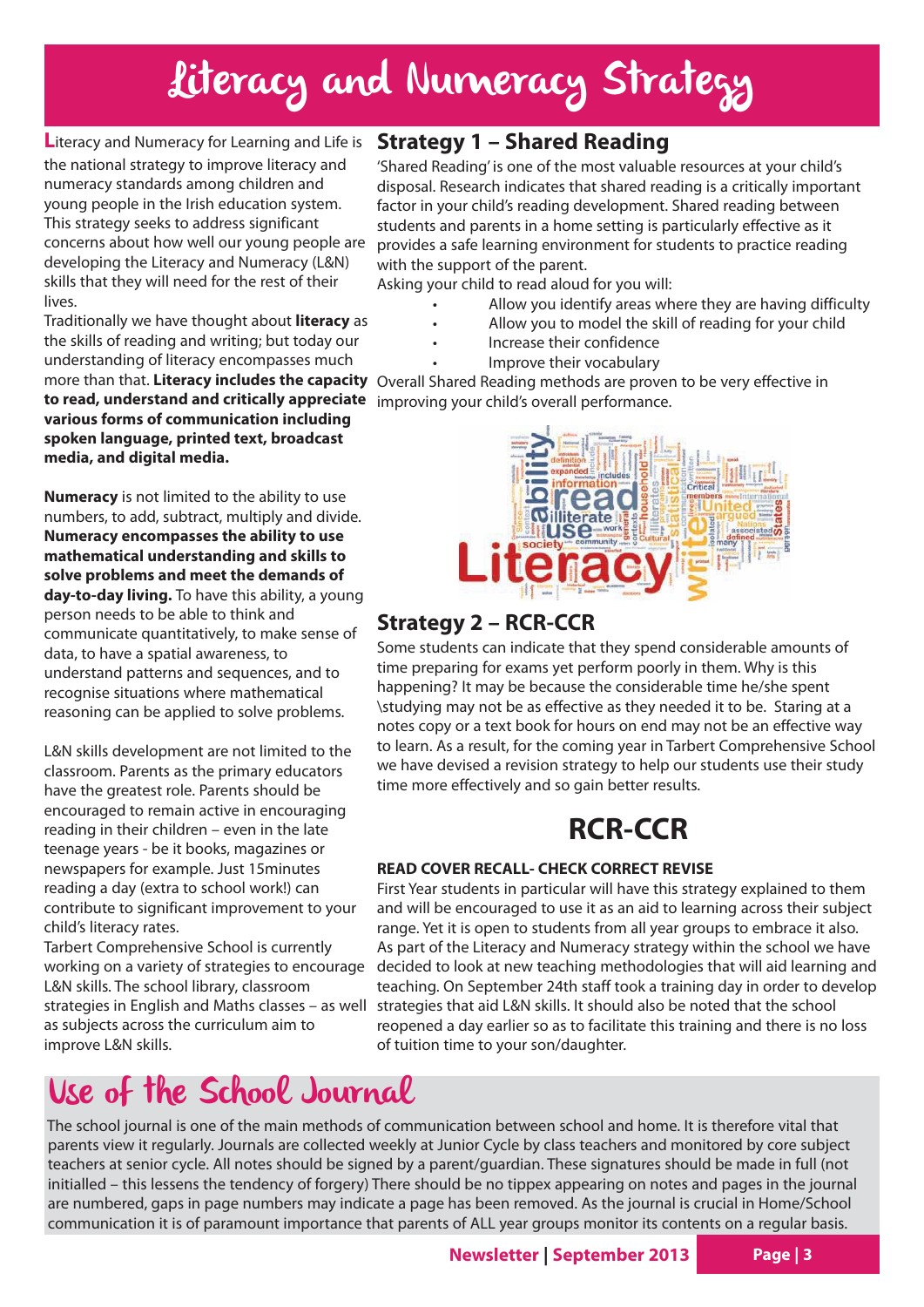# Book Grant

I am extremely aware that from time to time families can experience financial hardships, especially in the current climate. It is never our intention to add to those hardships. However by their nature schools will always have costs associated with them e.g. supervised study, book rental, pre exam fees, TY fees, school outings or field trips. However at Tarbert Comprehensive we try as much as possible to keep these fees as low as we can and we compare very favourably with other second level schools.

I would never want a situation to arise where by a student is deprived an opportunity to participate in any activity or is embarrassed because of an inability to pay. So if this arises for you during the year please contact Sr. Frances, Ms. Moloney or myself and the matter will be dealt with sensitively and in total confidence. The Book Grant is used to help those who experience financial difficulties with back to school costs. The money is distributed as equitably as possible. It is used primarily to support LC1 students and book grant forms were distributed to each LC1 student.

The grant is then used to pay for the Pre Examination fees for those families who hold medical cards. Any money then left remaining in the fund is used for families of 1st Year students who may be experiencing financial difficulties.

The yearly contribution of €60 which we ask from parents is used as follows: student insurance providing 24hour cover all year round, Study Skills for Leaving and Junior Certs, school retreats, buses for matches and extracurricular outings, photocopies and upkeep of the library. As you can see the money is put to very good use and allows us offer opportunities to our students in a wide spectrum of areas.

# Money Matters & Supervised Evening Study

**After school study will resume on Monday 23rd of September. Study sessions run three evenings a week – Monday, Tuesday and Thursdays from 4pm to 6pm. The cost of the service will be** €**10 per week and will be collected in monthly sessions starting Monday 16th September (**€**40), Monday 21st October (**€**30) and Monday 18th November (**€**30). Students can avail of one or more of these monthly sessions. The service is open to students in all year groups but may be of greater benefit to students in exam classes. A code of conduct will be put in place and strictly adhered to. Anyone interested in attending should collect the application form from Mr. Trench before Monday 16th September and return it along with the appropriate fee. The application form will also include the code of conduct that parents and students should read and sign before availing of the service. Parents/Guardians should note that there is no bus service available at 6p.m.**

# Student Insurance

**Parents should be aware that we pay accident insurance for all our students. We pay this from the voluntary contribution that we receive each year from parents. Students have 24 hour cover 365 days a year. This means that in the event of even a minor accident at school or at home, even during holiday times, that incurs any medical expense, then the money can be claimed through Allianz Insurance Policy. Claim forms are available from the School Office or direct from Allianz at: Burlington House, Burlington Road, Dublin 4.**

# Leaving Certificate Results

**We were extremely pleased again this year with the performance of our Leaving Cert. students in the State Exams. Statistically we are above the national averages in the points race. 16% of our students achieved over 500 points compared to 9% nationally, similarly 33% of our students achieved over 450 points compared to 20% nationally while 52% of our students achieved over 400 points in their best six subjects – this compares with 33% nationally. Just as importantly very few of our students fail any subject. Those that do fail often do so because they go against school advice and sit the exam at an inappropriate level.** 

**These statistics are a remarkable achievement and are a testament to the comprehensive, mixed ability, co-educational ethos that permeates the school. I wish to congratulate the students and teachers on the quality of these results.** 

**For our current students I wish to emphasise that Examination success can often be put down to the following key factors:**

- **Student self motivation and commitment**
- **Maintaining a positive attitude towards education as well as a sensible social life outside of school – senior students who socialise to excess on weekend nights are exhausting themselves and find concentration more difficult midweek. Equally those students who overly involve themselves in sports find a similar problem. Try and find a healthy balance.**
- **High rates of school attendance**
- **Completion of homework to a high standard**
- **Taking advice from teachers (many of whom are State Examination correctors) on board. On many occasions this may revolve around dropping to Ordinary level for exams. Why take the risk failing a paper? After all it is worth remembering that an A1 grade at Ordinary level is equivalent in points to a C3 on a Higher paper.**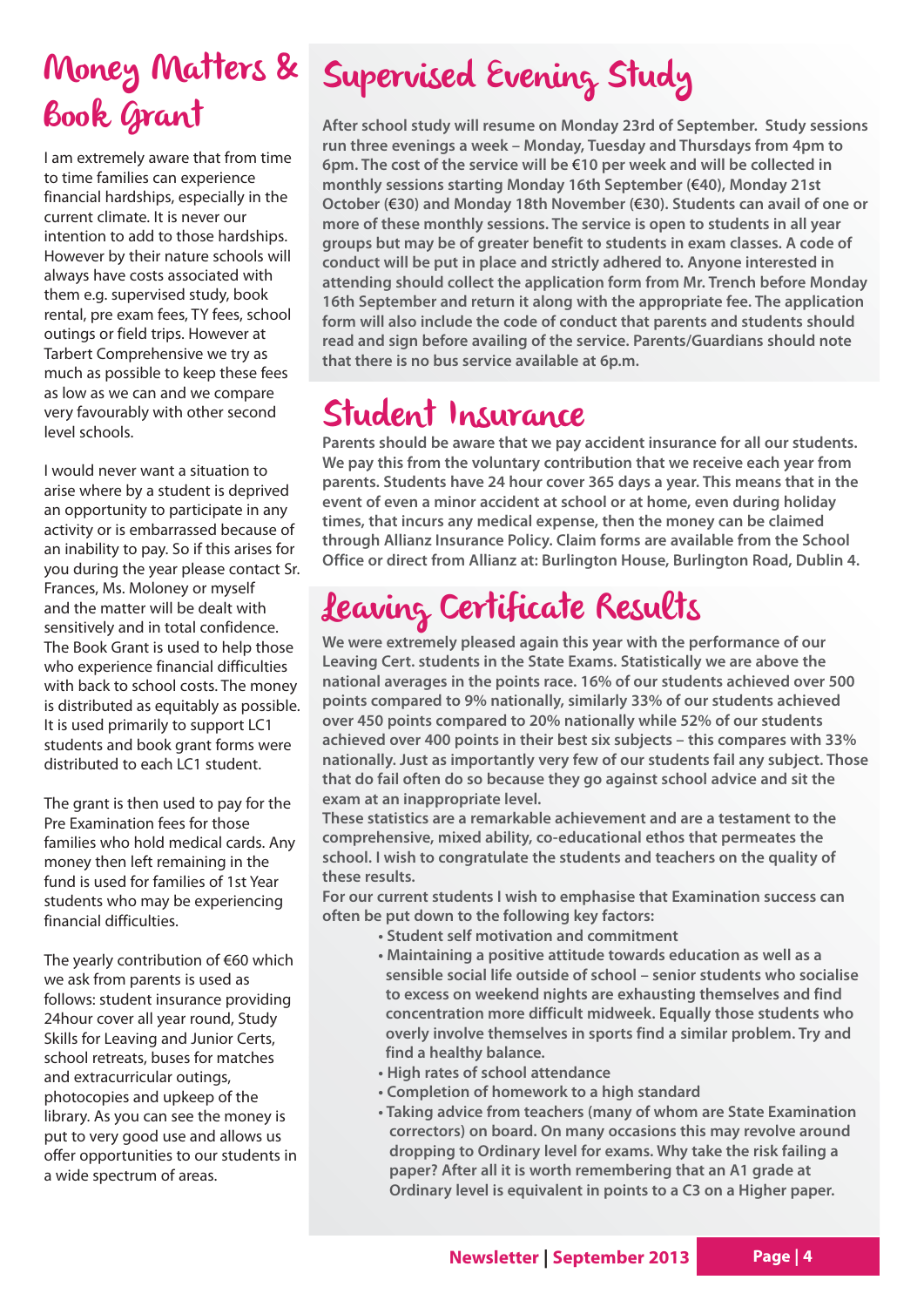## The Parents Association

The Parents Association has a long history of activity within the school. The hard work and volunteer spirit of the group goes above and beyond the call of duty. Year after year the Association gets involved in fundraising activities for the schools benefit. This money is then re-circulated back into the school for the benefit of all its students.

The Parents Association AGM will be held on **Thursday October 10th at 7.30pm** (a text message will be sent as a reminder). Seamus Whitty of Kerry life Skills will give a talk in the first hour entitled ''Teenagers – why they do what they do? What we as parents can do to support them and ourselves". The AGM will directly follow the talk. It's my hope that as many new faces as possible become involved this year. The more active members we have the better - so I urge as many of you as possible to attend.





# Adult Night Classes

The Adult Education Department offers a series of classes this term which will be of interest to the Community. It is proposed to commence the classes in the week beginning on Monday, September 30th should sufficient interest be manifested by the public.

Accountant, Mr John O'Sullivan, offers a Corporate Strategic Planning Course targeting business owners, managers and business students. It is scheduled to run for six weeks on a Tuesday or Thursday evening from 7.30 to 9.00 pm. The fee of €80.00 is payable in two installments.

Teacher, Alan Langan, offers a series of six practical classes on different Art Forms to facilitate the interest of the participants. The fee is €60.00 payable in two installments. The proposed classes will be held on a Tuesday or Thursday evening from 7.30pm to 9.00pm.

Solicitor, Anne Cotter, offers a six week course on Legal Issues for the Layperson dealing with topics ranging from the legal aspects of purchasing a property to legal issues in the workplace. The fee is €60.00 payable in two installments. The classes are scheduled for a Tuesday or Thursday evening from 7.30 to 9.00pm.

Photographer, Kevin Langan, offers a six week course on Photography dealing with taking shots to manipulating images using your computer. The proposed classes will take place on a Tuesday or Thursday evening from 7.30pm to 9.00pm. The fee is €60.00 payable in two installments.

Chef Frank Moynihan offers his very popular Demonstration Cookery Course followed by a Festive Cookery Demonstration Evening later in the term. Please contact the school for further details and refer to Posters/Flyers/Church Newsletters/Local Notes which will be circulated at a later date.

Further classes may be added during the year- if any person has a suggestion for a course or who would be interested in offering a course please feel at liberty to contact N. Keenan, Adult Education Director.

# The Parents Association

#### **GUIDANCE PROVISION**

The budget cut to Guidance hours means that there is provision for each Leaving Cert student to receive one individual Guidance session but it is very important that students realise the value of this session and make full use of it. Highlighted on the next page are some very useful websites to assist students and parents with research and the school will host an open evening for parents on the CAO application process later in the term. Students and parents should also consult the "Guidance" section of the new school website.